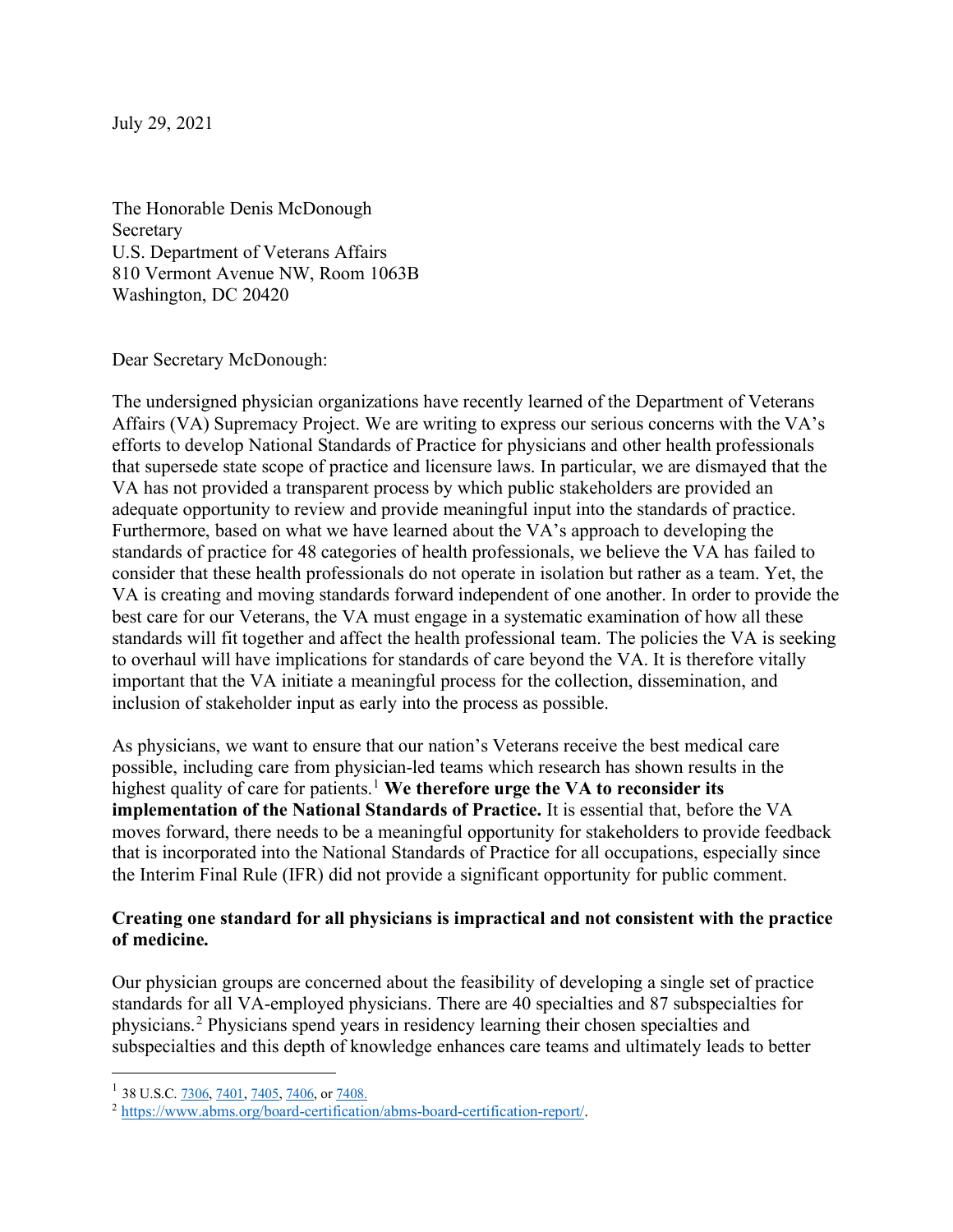patient outcomes. To adequately reflect these different specialties and subspecialties the Accreditation Council for Graduate Medical Education, residency programs, state licensing boards, and countless other entities have spent years developing and implementing education requisites, practice standards, and licensing requirements to ensure the proper oversight of the practice of medicine. These governing entities take into consideration the different requirements for each specialty and subspecialty and set their standards accordingly.

Given this complexity, it would be nearly impossible for the VA to adequately capture the overall breadth of the practice of medicine and nuances among each physician specialty and subspecialty in one standard of practice, especially within the course of a few months.

## **The VA must allow meaningful input into the National Standards of Practice of nonphysicians by the physician community.**

Our organizations are deeply concerned with the VA National Standards of Practice being developed for non-physician occupations and the lack of a systemic procedure for meaningful input and review early in the process by all stakeholders, not just the occupations to which the standards would apply. This early input and review are especially critical since we have learned that the VA intends to modify other existing VHA policies to align with the National Standards of Practice. We are concerned that important current patient safety policies could be eliminated or comprised because of this policy alignment. External stakeholders, such as the American Medical Association (AMA) and other national physician specialty societies, can provide meaningful insight into the development of standards for all health care team members. As the leaders of the health care team, physicians are uniquely qualified to understand the roles of the various team members. We believe the VA risks lowering the standard of care for our nation's Veterans without sufficient input from the physician community.

We are concerned that the National Standards of Practice drafted for non-physician providers (NPPs) may not accurately reflect the skills acquired through the education and training of such occupations and may allow non-physicians to provide services and perform procedures that are outside the scope of their knowledge and licensure. While we greatly value the contribution of all non-physicians, no other health care professionals come close to the four years of medical school, three-to-seven-years of residency training, and 10,000-16,000 hours of clinical training that is required of physicians.

In developing National Standards of Practice, we urge the VA to consider patient sentiment and support for physician-led teams. Based on a series of nationwide surveys, patients overwhelmingly want physicians leading their health care team. Four out of five patients want a physician leading their health care team and 95 percent believe it is important for physicians to be involved in their medical diagnoses and treatment decisions (68 percent said it is very important). Moreover, 94 percent of patients said it was important to have physicians involved in specific treatments such as anesthesia, surgery, and other invasive procedures. Patients understand the value that physicians bring to the healthcare team and expect to have access to a physician to ensure that their care is of the highest quality. Developing National Standards of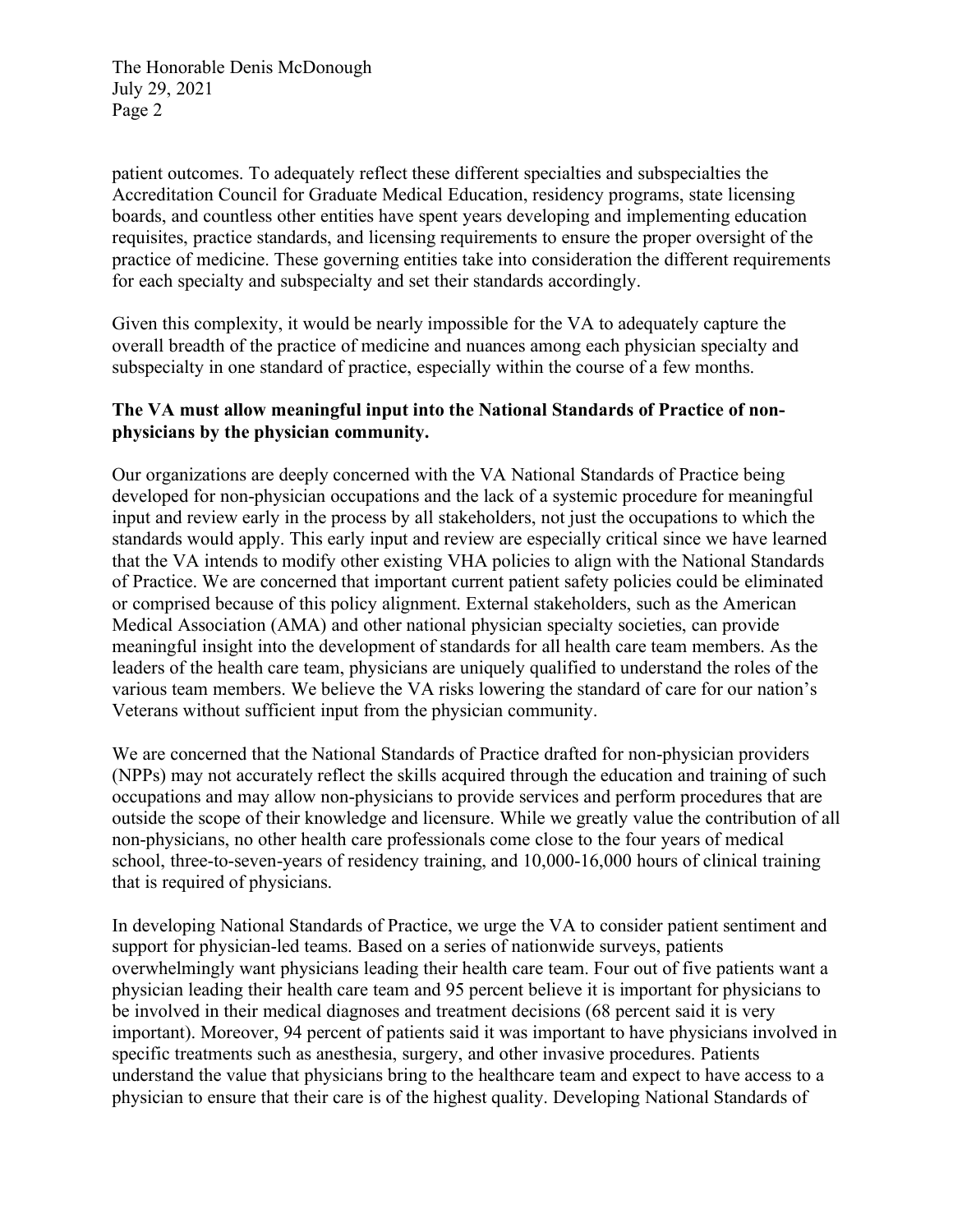Practice that expand the scope of practice for NPPs and supersede state laws goes against what patients want, which will decrease patient confidence and the effectiveness of the VA.

## **The VA's Federal Supremacy Project does not consider the importance of state licensing boards and the negative consequences of inadequate oversight of NPPs.**

State licensing boards play a leading role in ensuring that medical care is properly administered and that providers are disciplined when malpractice is committed. Such laws are often the result of extensive debate by state legislatures sometimes spanning several years and involving negotiations among all stakeholders. However, the VA's decision to circumvent state scope of practice laws and regulations through the Federal Supremacy Project will make it impossible for state boards to oversee physicians and NPPs employed by the VA, leading to unintended consequences<sup>[3](#page-2-0)</sup>. Moreover, unlike physicians who are supposed to have their licenses reviewed every two years, registered nurses and other NPPs within the VA are appointed for an indefinite period.

According to multiple Government Accountability Office audits, the VA is already doing an inadequate job of supervising and disciplining its NPPs. Over the past few years, the VA Office of Inspector General has reported multiple cases of quality and safety concerns regarding VA providers.[4](#page-2-1) The issues reported range from providers lacking appropriate qualifications, to poor performance, and provider misconduct.<sup>[5](#page-2-2)</sup> Unfortunately, the VA has been deficient in putting an end to this subpar care, in part due to poor VA reporting and oversight.<sup>[6](#page-2-3),[7](#page-2-4)</sup> If the National Standards of Practice is implemented the oversight that these NPPs have will be lowered even more, leading to an increased lack of accountability for Veteran's care. Moreover, it will make it extremely difficult for state boards to oversee the practitioners that they license and make it all but impossible to discipline VA-employed NPPs that inadequately care for Veterans. This lack of oversight means that patients' safety could easily be jeopardized especially if the national standard for a particular provider-type differs from a state's scope of practice and licensing requirements. In these cases, it would be unclear whether the VA provider would have the necessary training, as dictated by the state licensing or medical board, to appropriately treat a patient and could potentially lead to Veterans receiving subpar care with little to no repercussions for the provider.

<span id="page-2-0"></span><sup>&</sup>lt;sup>3</sup>The vast majority of states support physician-led teams. For example, 38 states plus DC require physician supervision of physician assistants (PAs) and 11 states require PAs to practice pursuant to a collaboration agreement with a physician. Similarly, 20 states require physician involvement for nurse practitioners to diagnose, treat or prescribe and 14 more states require physician involvement for a certain number of hours or years of practice.<br><sup>4</sup> https://www.gao.gov/assets/710/702090.pdf.

<span id="page-2-1"></span>

<span id="page-2-2"></span><sup>&</sup>lt;sup>5</sup> [https://www.gao.gov/assets/710/702090.pdf.](https://www.gao.gov/assets/710/702090.pdf)<br><sup>6</sup> https://www.gao.gov/assets/710/702090.pdf.

<span id="page-2-3"></span>

<span id="page-2-4"></span><sup>7</sup> [https://www.gao.gov/assets/710/702090.pdf.](https://www.gao.gov/assets/710/702090.pdf)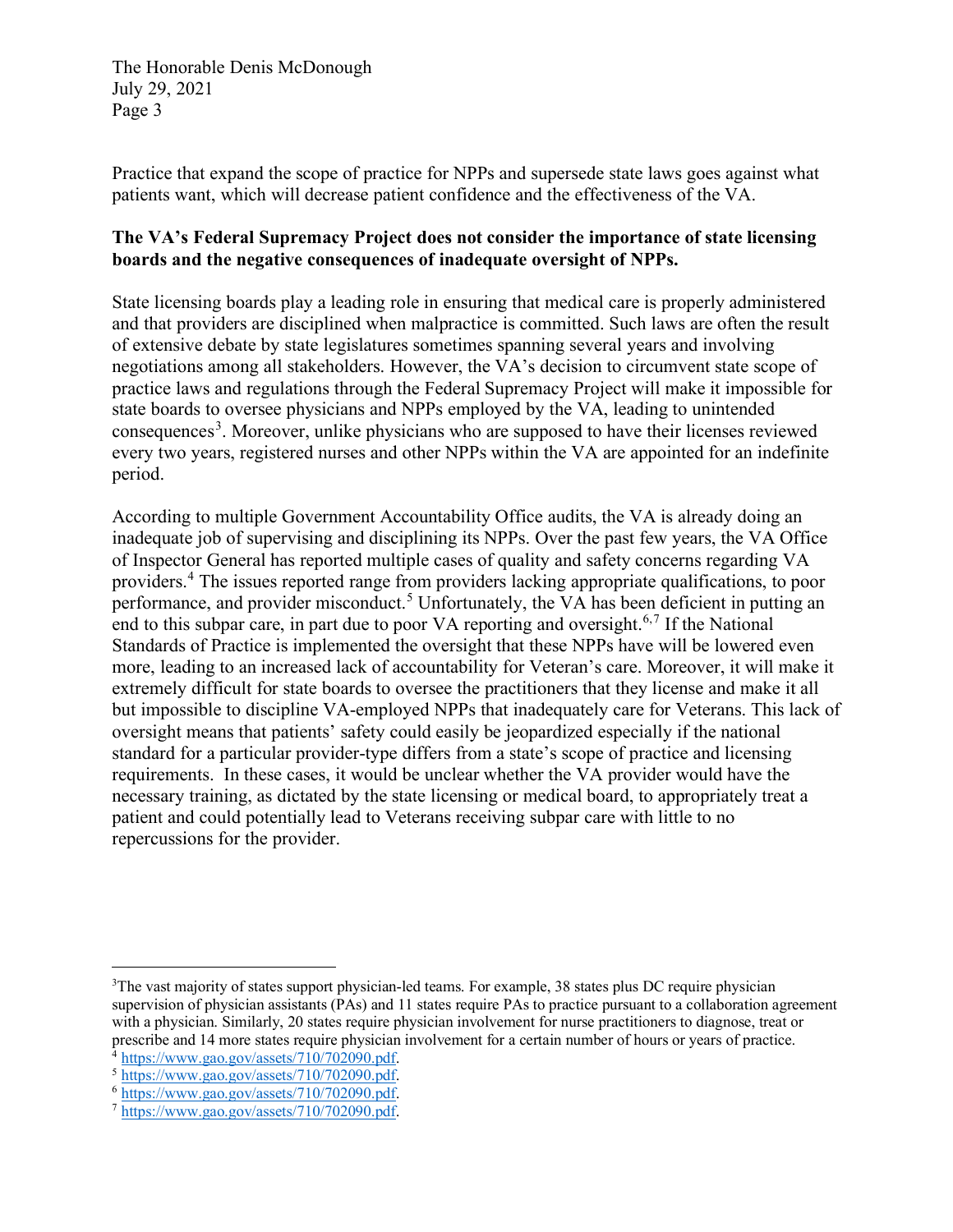## **The IFR violated the Administrative Procedure Act and did not meet the standards set out in Executive Order 13132.**

The IFR was unlawful rulemaking because no good cause existed for the VA's failure to comply with the notice and comment requirements. The Administrative Procedure Act (APA) authorizes an agency to issue a rule without prior notice and opportunity for public comment when the agency for good cause finds that those procedures are "impracticable, unnecessary, or contrary to the public interest."[8](#page-3-0) The VA stated, as one of its rationales, that COVID-19 necessitated the quick shifting of health care professionals across the country. However, since the public health emergency began the VA hired over 12,000 new employees to supplement surge capacity.<sup>[9](#page-3-1)</sup> Moreover, the VA did not explain why these expanded scope provisions would be needed permanently rather than just during the public health emergency (PHE), with a built-in sunset clause, as is the case for most of the other state and federal based PHE plans. Moreover, the IFR preempts state law by asserting that state and local scope of practice laws relating to NPPs that are employed by the VA "will have no force or effect," and that state and local governments "have no legal authority to enforce them." However, the requirements to preempt state law, set forth in Executive Order 13132, have not been met.<sup>[10](#page-3-2)</sup> The VA did not "provide all affected State" and local officials notice and an opportunity for appropriate participation in the proceedings."<sup>[11](#page-3-3)</sup> This can be seen by the fact that the VA did not provide any time for comments and instead published the IFR on the same day the rule took effect, which gave no opportunity for any stakeholders to meaningfully participate in the proceedings.<sup>[12](#page-3-4)</sup> As such, the VA did not follow the guidelines set out in Executive Over 13132 and "act only with the greatest caution," nor did the VA possess good cause when it bypassed the APA and acted arbitrarily and capriciously by failing to adequately consider the rights of the states and the long-term safety of our nations' Veterans.

Our nation's Veterans deserve to be provided with the best possible medical care. As such, the undersigned organizations urge the VA to put the health of the nation's Veterans first and to reconsider its implementation of the National Standards of Practice. If you have any questions, please contact Margaret Garikes, Vice President for Federal Affairs, at [margaret.garikes@ama-assn.org,](mailto:margaret.garikes@ama-assn.org) or by calling 202-789-7409.

Sincerely,

American Medical Association Academy of Consultation-Liaison Psychiatry American Academy of Allergy, Asthma and Immunology American Academy of Cosmetic Surgery American Academy of Dermatology Association

<span id="page-3-1"></span><span id="page-3-0"></span> $85$  U.S.C. §§ 553(b),706(2).<br> $9$  https://www.va.gov/HEALTH/docs/VHA COVID-19 Response Report.pdf.

<span id="page-3-2"></span><sup>&</sup>lt;sup>10</sup> [https://www.govinfo.gov/content/pkg/FR-1999-08-10/pdf/99-20729.pdf.](https://www.govinfo.gov/content/pkg/FR-1999-08-10/pdf/99-20729.pdf) <sup>11</sup> *Id.* 12 *Id.* 

<span id="page-3-4"></span><span id="page-3-3"></span>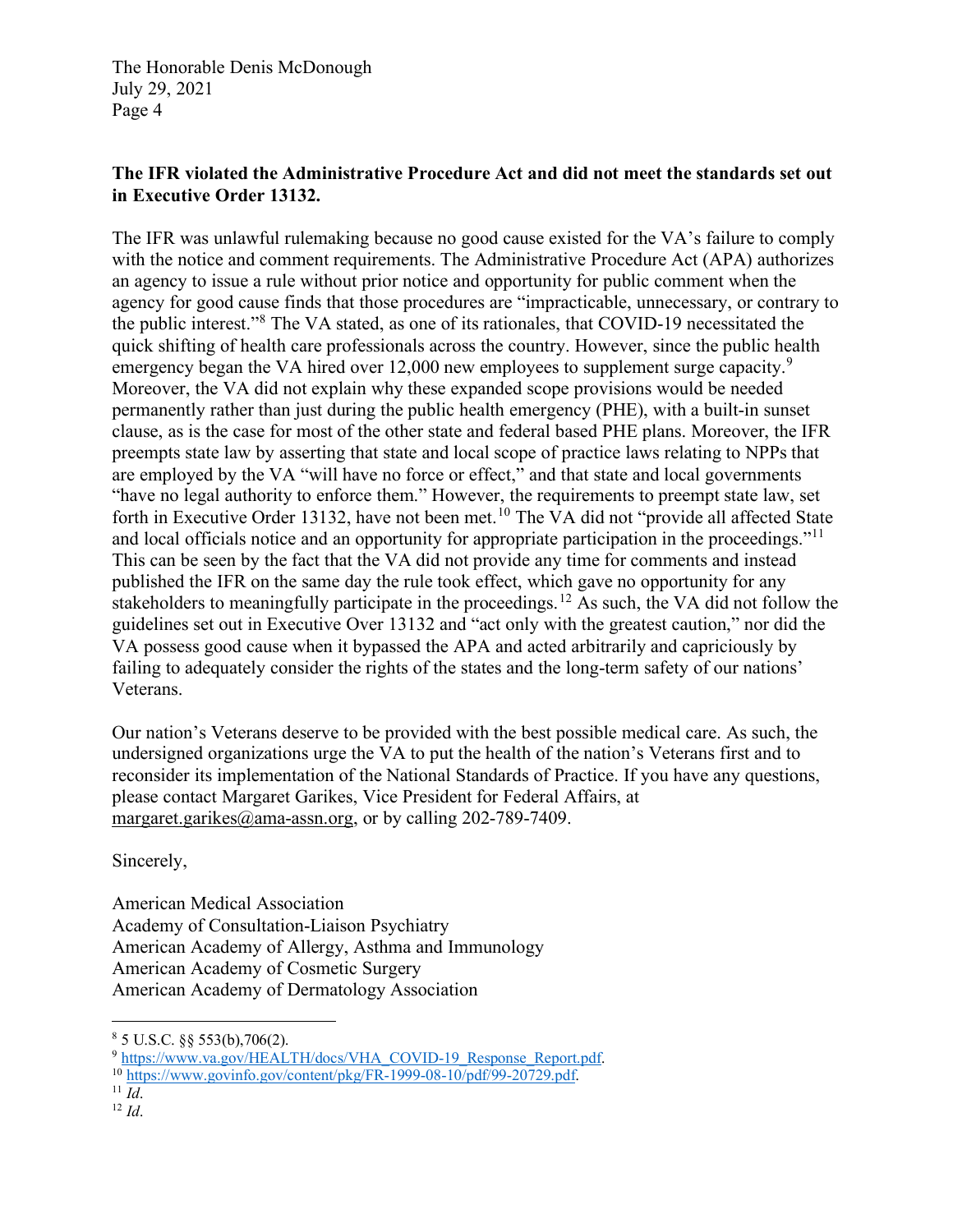American Academy of Emergency Medicine American Academy of Family Physicians American Academy of Neurology American Academy of Ophthalmology American Academy of Otolaryngology – Head & Neck Surgery American Academy of Physical Medicine and Rehabilitation American Academy of Sleep Medicine American Association for Hand Surgery American Association of Child and Adolescent Psychiatry American Association of Clinical Urologists American Association of Neurological Surgeons American Association of Neuromuscular & Electrodiagnostic Medicine American Association of Orthopaedic Surgeons American College of Emergency Physicians American College of Medical Genetics and Genomics American College of Osteopathic Internists American College of Osteopathic Surgeons American College of Physicians American College of Radiology American College of Surgeons American Gastroenterological Association American Medical Women's Association American Osteopathic Association American Psychiatric Association American Society for Dermatologic Surgery Association American Society for Gastrointestinal Endoscopy American Society for Laser Medicine and Surgery American Society for Surgery of the Hand American Society of Anesthesiologists American Society of Cataract & Refractive Surgery American Society of Dermatopathology American Society of Interventional Pain Physicians American Society of Neuroradiology American Society of Plastic Surgeons American Society of Regional Anesthesia and Pain Medicine American Urological Association American Vein & Lymphatic Society College of American Pathologists Congress of Neurological Surgeons Heart Rhythm Society International Society for the Advancement of Spine Surgery International Society of Hair Restoration Surgery National Association of Medical Examiners North American Neuro-Ophthalmology Society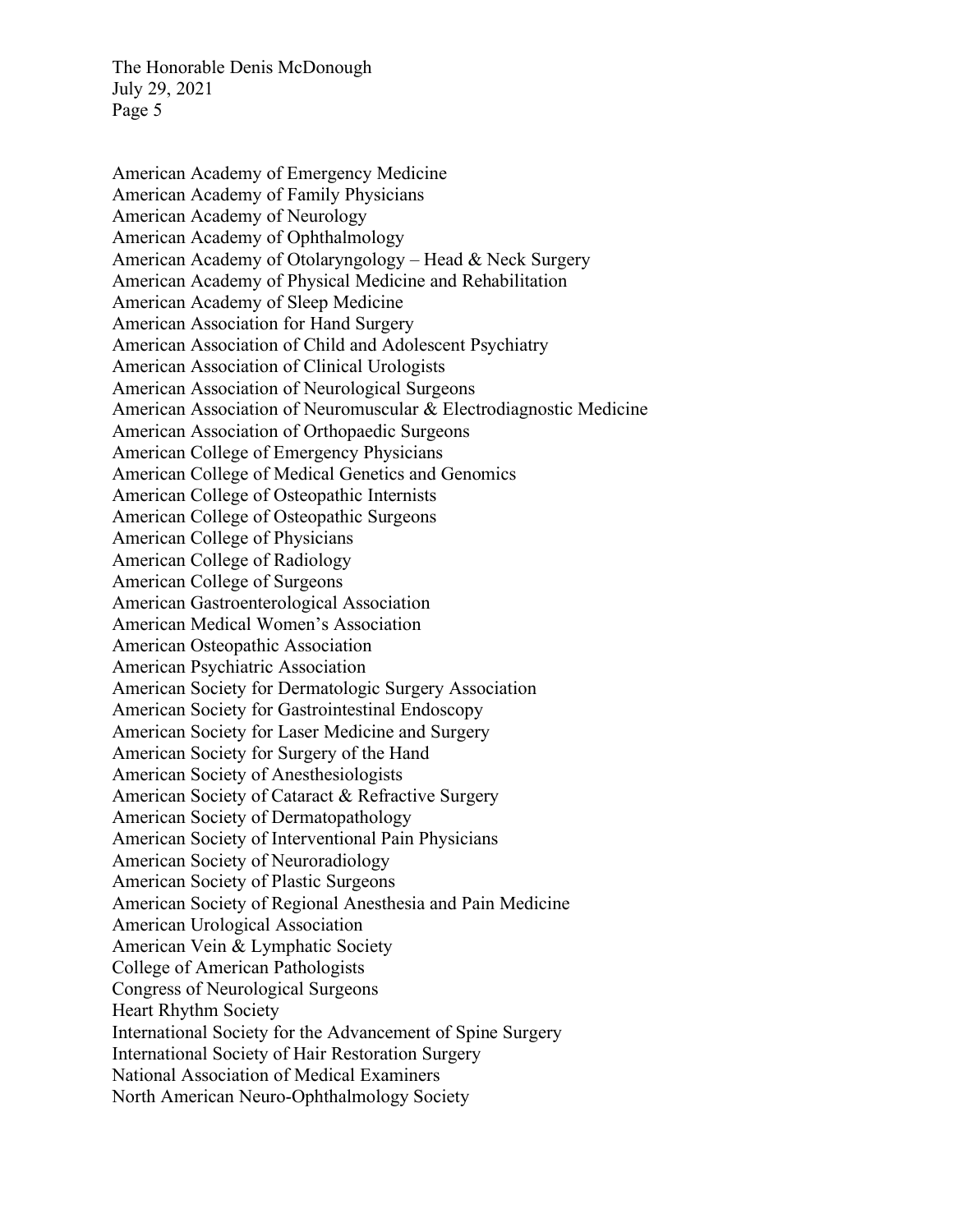Renal Physicians Association Society for Pediatric Dermatology Society for Vascular Surgery Society of American Gastrointestinal and Endoscopic Surgeons Society of Cardiovascular Computed Tomography Spine Intervention Society The Aesthetic Society

Medical Association of the State of Alabama Alaska State Medical Association Arizona Medical Association Arkansas Medical Society California Medical Association Colorado Medical Society Connecticut State Medical Society Medical Society of Delaware Medical Society of the District of Columbia Florida Medical Association Inc Medical Association of Georgia Idaho Medical Association Illinois State Medical Society Indiana State Medical Association Iowa Medical Society Kansas Medical Society Kentucky Medical Association Louisiana State Medical Society Maine Medical Association MedChi, The Maryland State Medical Society Massachusetts Medical Society Michigan State Medical Society Minnesota Medical Association Mississippi State Medical Association Missouri State Medical Association Montana Medical Association Nebraska Medical Association Nevada State Medical Association New Hampshire Medical Society Medical Society of New Jersey New Mexico Medical Society Medical Society of the State of New York North Dakota Medical Association Ohio State Medical Association Oklahoma State Medical Association